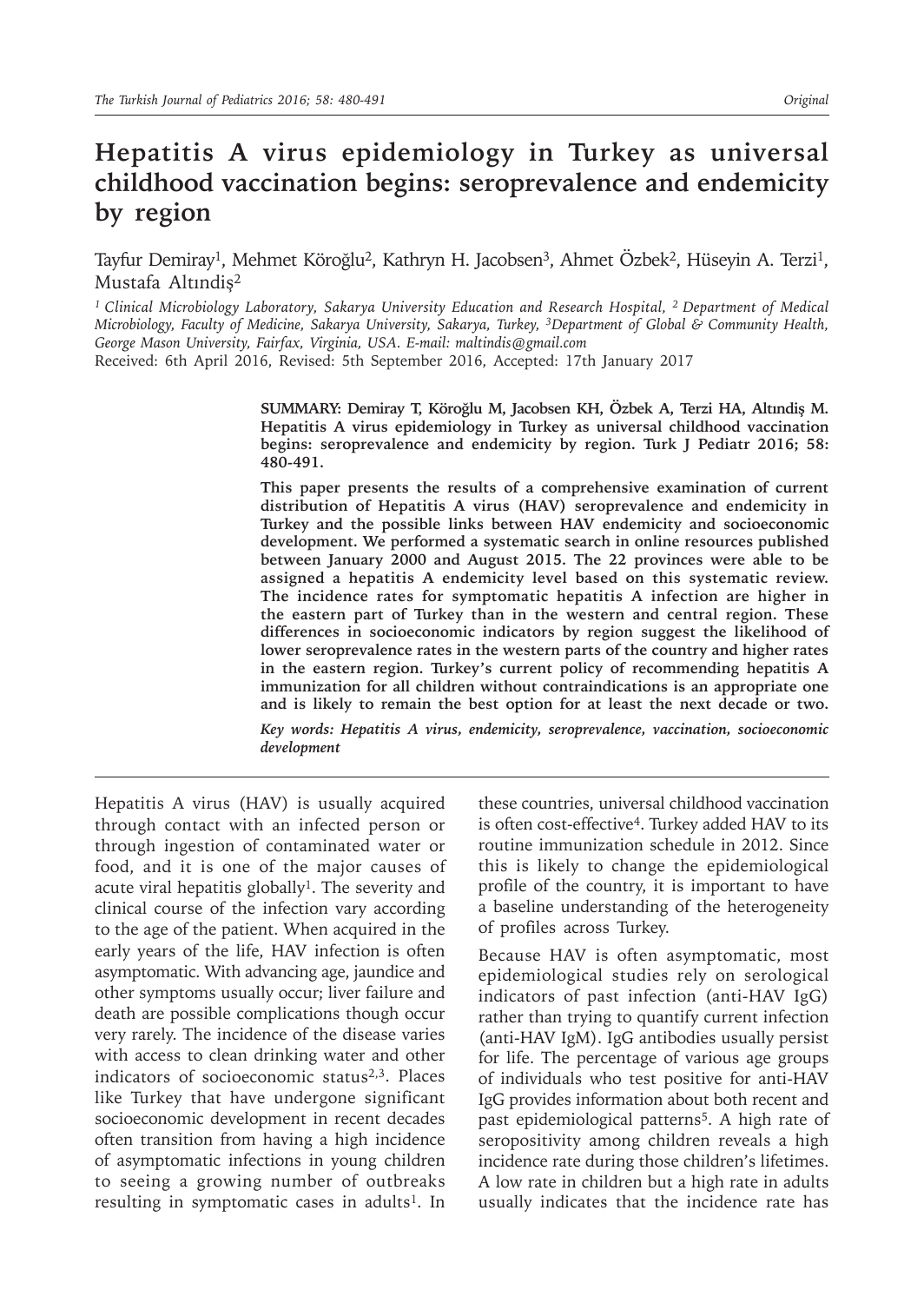decreased during those adults' lifetimes. Plots of age (on the x-axis) and HAV seroprevalence (on the y-axis) at different places and different time points therefore provide useful information about changing endemicity patterns and offer insights about the most appropriate vaccination strategy for a population.

This paper presents the results of a comprehensive examination of current HAV endemicity patterns across Turkey, the differences by region, and the possible connections between socioeconomic indicators and within-country heterogeneity in HAV seroprevalence rates. This information can be considered a baseline evaluation for tracking the future evolution of HAV endemicity in Turkey after the initiation of the routine vaccination program.

## **Material and Methods**

*Systematic literature search*. We performed a systematic search in PubMed, Google Scholar, and EBSCOhost in the Turkish and English languages to identify published articles, conference abstracts, and other online resources published after January 2000 and indexed by January 2016. Publications in all languages were eligible for inclusion, but all articles identified during the search were written in English or Turkish. We also examined the reference lists of all eligible articles to search for non-indexed documents that might meet the eligibility criteria. The systematic review was conducted in accordance with the PRISMA guidelines<sup>6</sup>.

*Inclusion and exclusion criteria.* Two authors independently evaluated all of the reports to determine whether they met the eligibility criteria. To be eligible, an article had to: (1) be conducted in Turkey; (2) report age-specific anti-HAV IgG seroprevalence rates or combined IgG/IgM results; (3) report the results of data collected in or after the year 2000; (4) include a population reasonably representative of the general population; (5) include at least 100 participants; and (6) present original results rather than reviewing previously published reports. Articles were excluded if they (1) were not conducted in Turkey; (2) reported HAV incidence rather than prevalence; (3) presented data collected prior to the year 2000; (4) focused on a special population likely to have higher risk for exposure to HAV such as healthcare workers, patients with acute or chronic liver disease, and patients with organ transplants, HIV, or other chronic health issues; (5) included fewer than 100 participants; or (6) were a review article, outbreak investigation, environmental study, or examination of vaccination effectiveness. To ensure the completeness of the evaluation, abstracts from conferences were included when no full paper was published about a research study after it was presented.

Vaccination was not introduced into the routine childhood vaccination schedule in Turkey until 2012, so the participants in studies from earlier years can be assumed not to have received a vaccine7,8. Only 3 studies collected seroprevalence data from young children after the introduction of universal childhood vaccination<sup>8-10</sup>. Aside from children less than two years old in those studies, all the measures of seropositivity in this review are indicators of naturally-acquired infection.

*Quality assessment.* After removing duplicate entries that appeared in more than one database, 118 journal articles and 7 conference

| Sampling method                                                                                             | Geographic scope          | Grade |
|-------------------------------------------------------------------------------------------------------------|---------------------------|-------|
|                                                                                                             | Nation / multiple regions | A     |
| Population-based random sample                                                                              | Region / large city       | B     |
|                                                                                                             | Small town                |       |
|                                                                                                             | Nation / multiple regions | B     |
| Convenience sample from a healthy source population<br>(such as workers, students, or healthy blood donors) | Region / large city       |       |
|                                                                                                             | Small town / one hospital |       |
|                                                                                                             | Nation / multiple regions | B     |
| Convenience sample from inpatients or outpatients                                                           | Region $/$ large city     |       |
|                                                                                                             | Small town / one hospital |       |

Table I. Grading Scale For Quality Assessment of the Studies<sup>21</sup>.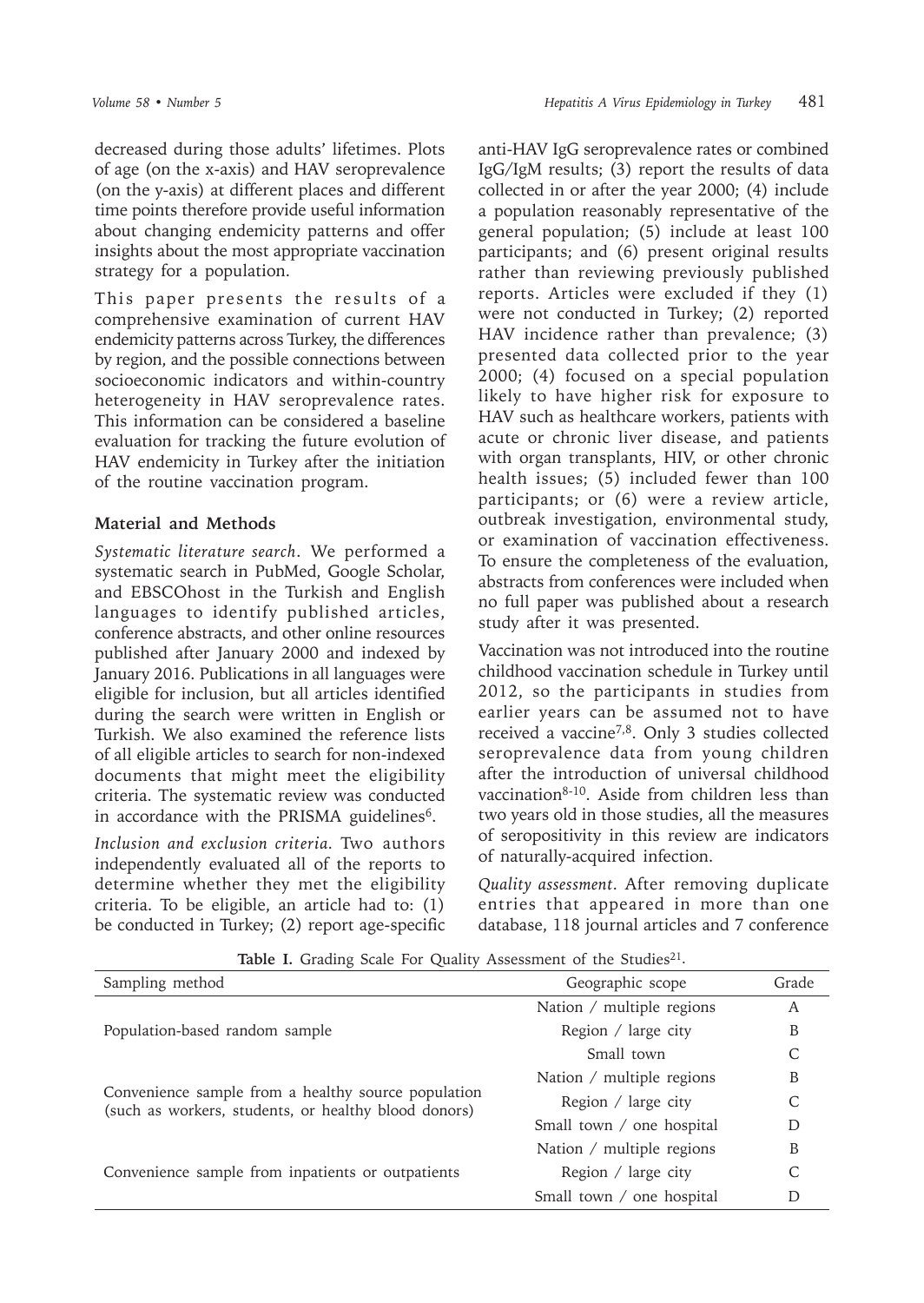

**Fig. 1.** Flowchart for the systematic review.

abstracts were examined for eligibility. Sixteen studies were excluded after abstract review. Fifty-eight additional articles were excluded after a full-text review because they did not meet all of the eligibility criteria. In total, 51 studies were included in the final analysis (Fig. 1). For each study, critical information about the study site, study design, data collection years, sampling method, sample size, study population, and age-seroprevalence rates was extracted. All of the studies were then graded based on their sampling methods and the representativeness of the study population, as per the method proposed by Itani et al. $11$ in a previous paper about hepatitis A in the Middle East region (Table I).

*Endemicity assignment.* The age at midpoint of population immunity to HAV is the youngest age at which at least half of the population has serologic evidence of prior infection with HAV, and this is a recommended indicator of HAV endemicity status<sup>1,5,11</sup>. To find the age at midpoint of population immunity for each included study, the midpoint of each age group in a study population was plotted on the x-axis and the corresponding seroprevalence rate on the y-axis. GraphPad Prism (version 6.0, GraphPad Software, Inc., La Jolla, CA, USA) was used to fit various types of curves to the data points. The best-fit curve from among different logarithmic, polynomial, and sigmoidal curves was the one with the *r2* value nearest to 1. The equation for the best-fit curve was used to calculate the age at which seroprevalence was first equal to 50%. Endemicity rates were

assigned to each study based on the ages at midpoint of population immunity and the categories presented in previous HAV reports: very high for less than 5 years, high for 5 to 14 years, intermediate for 15 to 34 years; and low for 35 years and older<sup>5,11</sup>. When the endemicity levels for each province were mapped, endemicity was assigned based on a consideration of the studies with the highest quality grades, the largest sample sizes, and the most recent data. We also used graphing methods to identify the seroprevalence rate at the midpoint of four age groups: ages birth to 10 years, 11 to 20 years, 21 to 50 years, and 51 years or older.

*Socioeconomic indicators.* Four province-level indicators were used to evaluate possible associations between socioeconomic development and hepatitis A endemicity. Data about the proportion of the population whose drinking water comes from a municipal water system and is regularly inspected by the Ministry of Health and about access to sewage systems were acquired from the Turkish Statistical Institute affiliated to the Ministry of Development<sup>12,13</sup> because access to water is known to be a risk factor for HAV2,3. Data about the percentage of each province living in cities was also collected along with the province development index (PDI), which is a composite of 60 different sociodemographic, health, education, employment, urbanization, infrastructural, financial, and equality indicators compiled and ranked by the Ministry of Development<sup>14,15</sup>. Each province is assigned a PDI between 1 (for high levels of development) and 6 (for low levels of development). Various descriptive statistics, comparative tests, and correlations were used to examine relationships between these socioeconomic indicators and various HAV metrics. All statistics were calculated with SPSS version 22 with a significance level of  $p < 0.05$ .

### **Results**

Using the methods describe above, an endemicity level and age-specific HAV seroprevalence could be assigned to 23 of the 81 provinces in Turkey based on the studies included in the systematic review and meta-analysis. This included 8 of 19 provinces in the western region (Table II), 7 of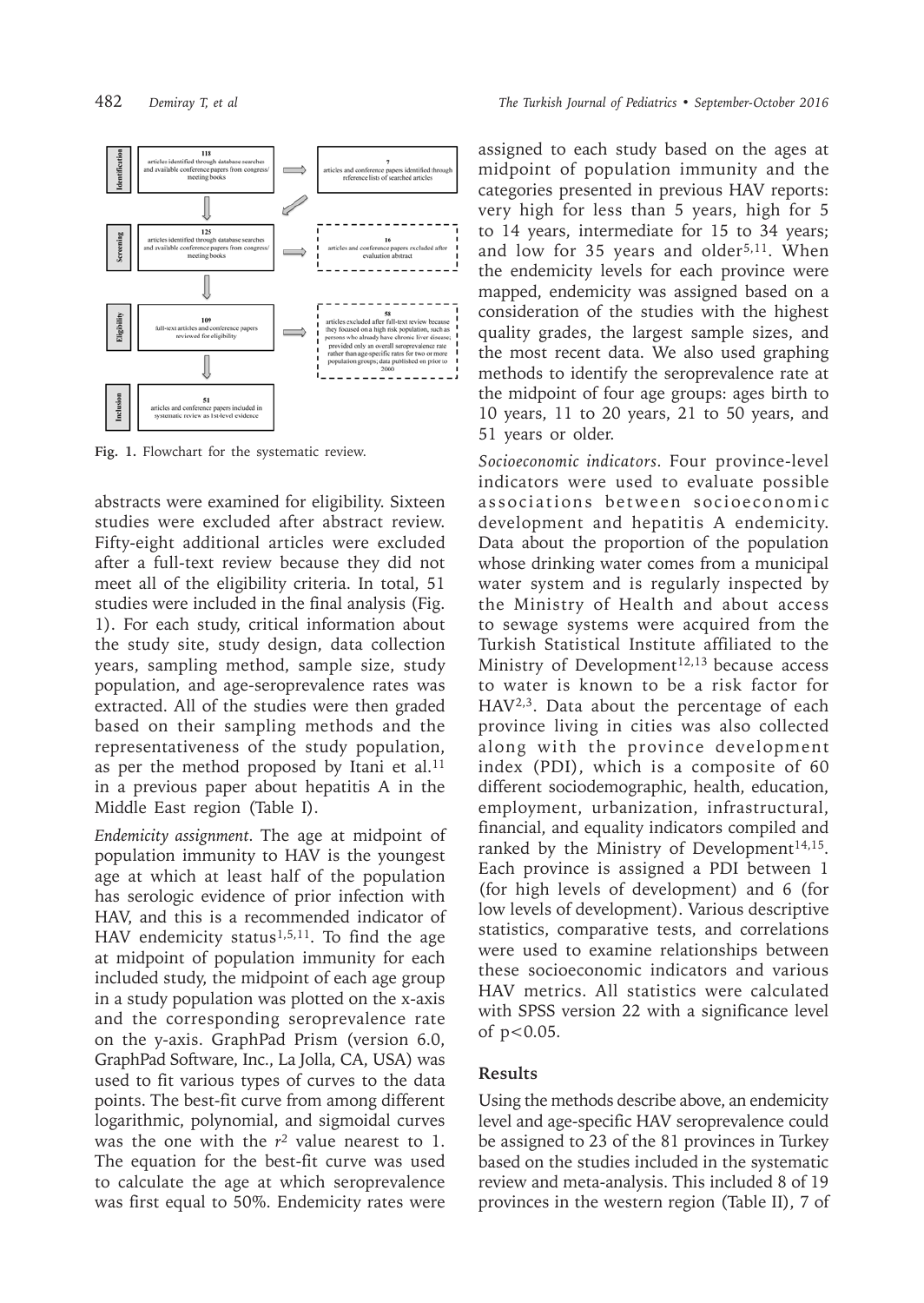| $\overline{\phantom{a}}$   |
|----------------------------|
|                            |
| $1 - 2 - 1$<br>;<br>١<br>ļ |
| ı<br>,,,,                  |
| $\frac{1}{2}$              |
| $+1$<br>i                  |
| i                          |
| ł<br>I                     |
| ť                          |
|                            |
| $\vdots$<br>ļ              |
| <b>1224</b><br>ر<br>F      |

| Study                              | collection<br>year(s)<br>Data | Sample<br><b>SIZe</b> | Province                   | Age group: Seropositivity rate (%)                                                                                                                                                                                      | Endemicity level<br>(based on age<br>of population<br>at midpoint<br>immunity) | Quality<br>grade | Sampling<br>/ source<br>codes |
|------------------------------------|-------------------------------|-----------------------|----------------------------|-------------------------------------------------------------------------------------------------------------------------------------------------------------------------------------------------------------------------|--------------------------------------------------------------------------------|------------------|-------------------------------|
| Arabaci, 2009                      | 2006-2007                     | 1363                  | Çanakkale                  | 0-6 years: 49%; 7-11: 54%; 12-16: 61%; 17-21: 61%;<br>22-26: 71%; 27-31: 87%; 32-36: 93%; 37-41: 92%;<br>42-46: 98%; 47-51: 98%; >51: 96%                                                                               | Very high                                                                      | ≏                | RAN/SCIH                      |
| Kaya, 2007 <sup>17</sup>           | 2003                          | 589                   | Düzce                      | 0.5-5: 29%; 6-12: 79%; 13-17: 77%                                                                                                                                                                                       | High                                                                           | $\cup$           | RAN/SCIH                      |
| Erdogan, 2004                      | 2003                          | 645                   | Edirne                     | 7-23 months: $0\%$ ; 2-5: 4%; 6-10: 25%; 11-14: 37%;<br>15-19: 43%                                                                                                                                                      | Intermediate                                                                   | Б                | RAN/LC1H                      |
| Nalbantoglu,<br>2013 <sup>10</sup> | 2010                          | 115                   | Tekirdag                   | 6-23 months: 13%; 2-6: 16%; 7-12: 34%                                                                                                                                                                                   | Intermediate                                                                   | O                | PAT/LC1H                      |
| Ceran, 2012 <sup>19</sup>          | 2011                          | 630                   | İstanbul                   | 5-9: 11%; 10-14; 29%; 15-19: 50%; 20-24: 69%                                                                                                                                                                            | Intermediate                                                                   | $\overline{B}$   | PAT/LCMH                      |
| Iraz, 2015 <sup>20</sup>           | 2011-2013                     | 787                   | İstanbul                   | 17-27: 43%; 28-38: 78%; 39-49: 94%; 50-60: 100%                                                                                                                                                                         | Intermediate                                                                   | $\cup$           | PAT/LC1H                      |
| Alici, 2013 <sup>21</sup>          | 2011-2012                     | 795                   | istanbul                   | 0-10: 21%; 11-20: 19%; 21-30: 50%; 31-40: 81%; 41-<br>50: 95%; 51-60: 98%; >60: 100%                                                                                                                                    | Intermediate                                                                   | O                | PAT/LC1H                      |
| Topal, 2011 <sup>22</sup>          | 2008                          | 319                   | istanbul                   | $1-6:9%$                                                                                                                                                                                                                |                                                                                | O                | PAT/LC1H                      |
| Kocdogan,<br>2006 <sup>23</sup>    | 2004-2005                     | 630                   | istanbul                   | 5-9: 11%; 10-14: 29%; 15-19: 50%; 20-25: 69%                                                                                                                                                                            | Intermediate                                                                   | $\cup$           | PAT/LC1H                      |
| Soysal, 2007 <sup>24</sup>         | 2003                          | 1017                  | İstanbul                   | 1-5: 18%; 6-10: 53%; 11-15: 67%                                                                                                                                                                                         | High                                                                           | $\cup$           | PAT/LC1H                      |
| Guven, 2004 <sup>25</sup>          | 2002-2003                     | 708                   | İstanbul                   | $0-1: 57\%; 2-6: 34\%; 7-15: 48\%$                                                                                                                                                                                      | High                                                                           | O                | PAT/LC1H                      |
| Kose, 2013 <sup>26</sup>           | 2010                          | 2156                  | <b>zmir</b>                | 15-19: 68%; 20-24: 74%; 25-29: 89%; 30-34: 95%;<br>35-39: $97\%$ ; $>39$ : $99\%$                                                                                                                                       | High                                                                           | $\overline{a}$   | RAN/LC1H                      |
| Kurugol, 2011 <sup>27</sup>        | 2008                          | 595                   | Izmir                      | 1-4: 5%; 5-6; 10%; 7-9: 22%; 10-14: 23%; 15-19:<br>36%; 20-29: 85%; 30-39: 96%; >39: 99%                                                                                                                                | Intermediate                                                                   | $\mathbf{p}$     | RAN/LC1H                      |
| Ozkinay, 2007 <sup>28</sup>        | 2007                          | 1124                  | izmir                      | 6%; 3-6: 13%; 7-10: 33%; 11-14: 33%; 15-18:<br>43%; 19-24: 71%; > 24: 90%<br>$\frac{1}{2}$                                                                                                                              | Intermediate                                                                   | Б                | RAN/LC1H                      |
| Egemen, 2006 <sup>29</sup>         | 2006                          | 104                   | <b>Izmir</b>               | 1-4: 33%; 5-9: 46%; 10-14: 45%; 15-18: 79%                                                                                                                                                                              | High                                                                           | $\mathbf{a}$     | RAN/LC1H                      |
| Bayram, 2014 <sup>30</sup>         | 2012                          | 206                   | <i>zmir</i>                | 18-20: 86%; 21-30: 50%; 31-40: 78%; 41-50: 96%;<br>51-60: 100%; >60: 100%                                                                                                                                               | High                                                                           | ပ                | PAT/LC1H                      |
| Halicioglu,<br>2012 <sup>31</sup>  | 2009                          | 729                   | <i>zmir</i>                | 1-2: 21%; 3-5: 15%; 6-8: 20%; 9-11: 33%; 12-14:<br>44%; 15-18: 52%                                                                                                                                                      | Intermediate                                                                   | $\cup$           | PAT/LC1H                      |
| Tosun, 2004 <sup>32</sup>          | 2000-2001                     | 1395                  | lanisa<br>Σ                | 6-23 months: 48%; 2-6: 24%: 7-10: 43%; 11-14: 52%;<br>15-17: 77%                                                                                                                                                        | High                                                                           | $\mathbf{a}$     | RAN/LC1H                      |
| Tosun, 2010 <sup>33</sup>          | 2007-2009                     | 3715                  | and <i>izmir</i><br>Manisa | $1-4$ : 34%; 5-9: 55%; 10-14: 52%; 15-19: 62%; 20-23:<br>76%; 24-26: 84%; 27-29: 90%; 30-44: 94%; 45-64:                                                                                                                | High                                                                           | $\cup$           | PAT/LCMH                      |
| Koroglu, 2014 <sup>8</sup>         | 2013-2014                     | 2003                  | Sakarya                    | 96%; 65-80: 98%<br>0-10: 30% (includes some vaccinated children); 11-20:<br>43%; 21-30: 57%; 31-40: 85%; 41-50: 97%; 51-60:<br>99%; 61-92: 99%                                                                          | Intermediate                                                                   | $\cup$           | PAT/LC1H                      |
|                                    |                               |                       |                            | Sampling codes: RAN (random population-based sample), HEA (healthy convenience sample), PAT (patient convenience sample); Source codes: LC (large city), SC (small<br>city), MH (multiple hospitals), 1H (one hospital) |                                                                                |                  |                               |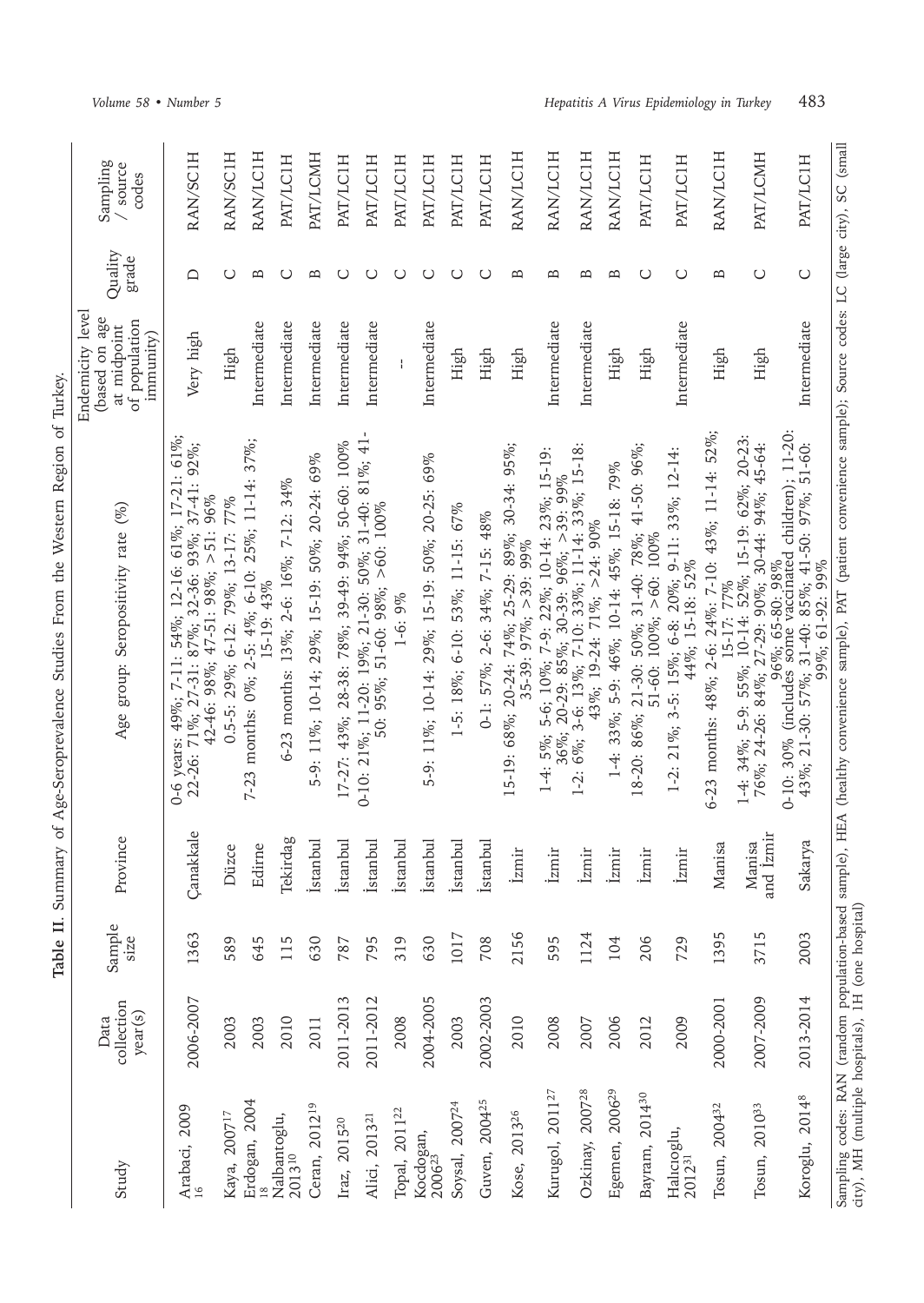|                                                   |                               | Table III.     |           | Summary of Age-Seroprevalence Studies From the Central Region of Turkey.                                                                                           |                                                                                   |                  |                          |
|---------------------------------------------------|-------------------------------|----------------|-----------|--------------------------------------------------------------------------------------------------------------------------------------------------------------------|-----------------------------------------------------------------------------------|------------------|--------------------------|
| Study                                             | collection<br>year(s)<br>Data | Sample<br>size | Province  | Age group: Seropositivity rate (%)                                                                                                                                 | midpoint of<br>level (based<br>Endemicity<br>population<br>on age at<br>immunity) | Quality<br>grade | source codes<br>Sampling |
| Ince, 2011 <sup>34</sup>                          | 2007-2009                     | 601            | Ankara    | 12 months: $24\%$                                                                                                                                                  |                                                                                   | $\mathbf{r}$     | <b>RAN/LC1H</b>          |
| Karakas, 2012 <sup>35</sup>                       | 2012                          | 392            | Ankara    | $<$ 25: 24%; > 24: 86%                                                                                                                                             | Intermediate                                                                      | O                | PAT/LC1H                 |
| Dede, 2013 <sup>36</sup>                          | 2009-2012                     | 1443           | Ankara    | 1-4: 14%; 5-9: 33%;10-14: 31%; 15-19: 23%;<br>$20-24:46\%; 25-34:78\%; >35:100\%$                                                                                  | Intermediate                                                                      | O                | PAT/LC1H                 |
| Turker, 2011 <sup>37</sup>                        | 2008-2010                     | 4606           | Ankara    | 0-4: 33%; 5-9: 21%; 10-14: 29%; 15-19: 44%;<br>$20-24:56\%$ ; >24: 80%                                                                                             | Intermediate                                                                      | O                | PAT/LC1H                 |
| Genc, 2006 <sup>38</sup>                          | 2002-2003                     | 736            | Ankara    | 24-54 months: 0%; 55-66 months: 1%; 67-72<br>months: 2%                                                                                                            | ł                                                                                 | $\cup$           | PAT/LC1H                 |
| Cesur, 2002 <sup>39</sup>                         | 2000-2001                     | 1046           | Ankara    | 15-30: 73%; 30-45: 93%; 45-60: 94%; 61-75:<br>85%                                                                                                                  | High                                                                              | $\cup$           | PAT/LC1H                 |
| Sac, 200940                                       | 2002                          | 335            | Ankara    | 1-2: 34%; 3-5: 23%; 6-10: 49%; 11-15: 69%                                                                                                                          | High                                                                              | O                | PAT/LC1H                 |
| Coskun, 2008 <sup>41</sup>                        | 2003-2007                     | 2418           | Eskişehir | Median age 19.5: 54%                                                                                                                                               | Intermediate                                                                      | $\mathbf{a}$     | PAT/IH                   |
| Alhan, 2014, 42                                   | 2009                          | 771            | Adana     | 2-3: 10%; 4-5: 22%; 6-7: 25%; 8-9: 31%; 10-<br>11: 35%; 12-13: 38%; 14-15: 47%                                                                                     | Intermediate                                                                      | ≏                | <b>RAN/LC1H</b>          |
| Ocak, 2005 <sup>43</sup>                          | 2004-2005                     | 862            | Hatay     | 0-4: 16%; 5-9: 44%; 10-16: 82%; 17-39: 96%;<br>$40-59:99\%$ ; >59: 99%                                                                                             | High                                                                              | ပ                | PAT/LC1H                 |
| Turhan, 2007 <sup>44</sup>                        | 2003-2005                     | 528            | Hatay     | 0-9: 39%; 10-19: 58%; 20-29: 79%; $>29$ : 90%                                                                                                                      | High                                                                              | O                | PAT/LC1H                 |
| Kaygusuz, 2003 <sup>45</sup>                      | 2001-2002                     | 338            | Kırıkkale | $0.4: 14\%$ ; 5-9: 16%; 10-19: 60%; >19: 90%                                                                                                                       | High                                                                              | ပ                | PAT/SC1H                 |
| Atabek, 2004 46                                   | 2004                          | 210            | Konya     | $0-4$ : 16%; 5-9: 44%; 10-16: 82%; >16: 90%                                                                                                                        | High                                                                              | $\mathbf{a}$     | HEA/LC1M                 |
| Kalem, 2013 47                                    | 2005-2009                     | 12,888         | Konya     | infants); 3-6: 22%; 7-10: 17%; 11-14: 33%;<br>0-2: 60% (includes maternal immunity of<br>15-17: 49%                                                                | Intermediate                                                                      | $\cup$           | PAT/LC1H                 |
| Energin, 2007 <sup>48</sup>                       | 2005-2006                     | 345            | Konya     | 2-6: 20%; 7-11: 29%; 12-16: 37%                                                                                                                                    | Intermediate                                                                      | $\cup$           | PAT/LC1H                 |
| Cetinkol, 2012 <sup>49</sup>                      | 2012                          | 200            | Ordu      | 15-21: 40%                                                                                                                                                         | Intermediate                                                                      | $\cup$           | <b>HEA/LCIH</b>          |
| Cetinkol, 2011 <sup>50</sup>                      | 2009-2010                     | 728            | Ordu      | 0-1: 50%; 2-6: 29%; 7-10: 17%; 11-20: 38%;<br>$21-30: 74\%$ ; >30: >90%                                                                                            | Intermediate                                                                      | $\Box$           | PAT/LC1H                 |
| city), MH (multiple hospitals), 1H (one hospital) |                               |                |           | Sampling codes: RAN (random population-based sample), HEA (healthy convenience sample), PAT (patient convenience sample); Source codes: LC (large city), SC (small |                                                                                   |                  |                          |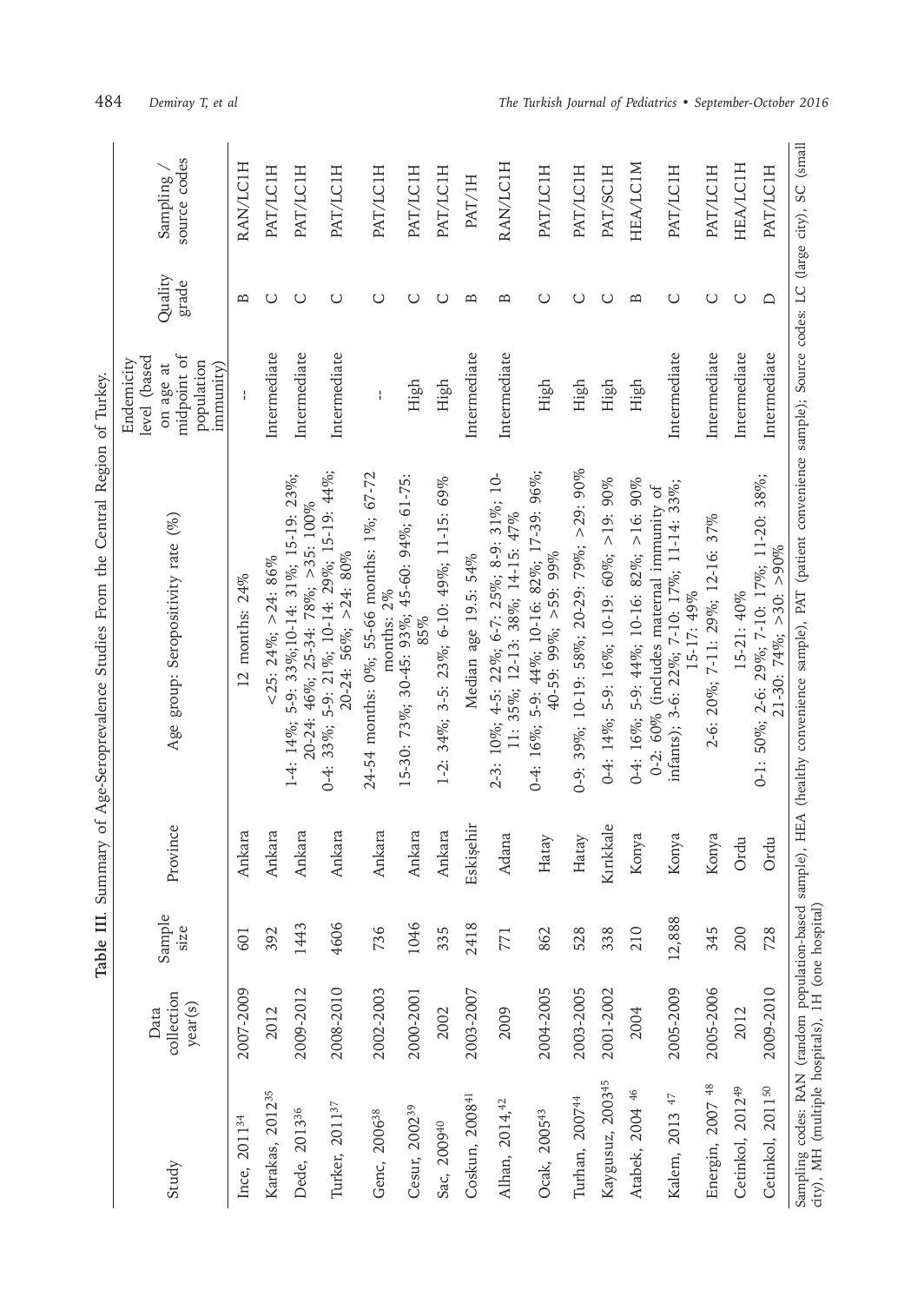out 32 provinces in the central region (Table III), and 8 of 30 provinces in the eastern region (Table IV). For the remaining 58 provinces, no available data met the inclusion criteria.

A map of PDIs shows a substantial development gradient in Turkey, with the western region the most developed area and the eastern region much less developed (Fig. 2). By contrast, a map of HAV endemicity does not reveal such a clear trend (Fig. 3). Each region has a mix of provinces intermediate, high, and very high endemicity level (Table V). Access to water and sanitation are not significantly associated with endemicity, and urbanization and PDI are also not strong predictors. Perhaps the most notable trend is that urban areas like Istanbul (the largest metropolitan area), Ankara (the nation's capital and the  $2<sup>nd</sup>$  largest city), and Izmir (the 3rd largest city) tend to have lower rates than studies from more rural areas. Provinces with a more urban population tended to have intermediate endemicity and provinces with a more rural population tended to have high endemicity. This prediction does not süit the provinces where it has migration areas and underdeveloped neighborhoods since such areas cause artificial increase in endemicity.27

However, a consideration of the quality of the evidentiary base for categorizations support an endemicity pattern more in line with the PDI scores. In the western and central regions, the recent studies almost uniformly indicate an intermediate endemicity while older studies report seroprevalence rates consistent with high endemicity. Importantly, the seroprevalence rates in children ages 0-10 years are different in the three regions even though the adults' rates are not significantly different (Fig. 4). This suggests that the incidence rate has decreased in the western and central regions over the past 15 years, and these areas have transitioned from high to intermediate endemicity patterns. In the eastern region, a mix of intermediate, high, and very high endemicity levels is reported, and recent studies cover this range of epidemiological profiles. As a result, this data indicates that the incidence rate remains higher in this part of the country than it is in Turkey's other regions.

### **Discussion**

The 23 provinces able to be assigned a

hepatitis A endemicity level based on this systematic review and analysis of data from the past 15 years are home to 42.3 million of Turkey's 77.6 million residents, or about 55% of the total population<sup>64</sup>. The results of this analysis show that it would be an oversimplification to classify Turkey as a country with intermediate endemicity without acknowledging the heterogeneity of different regions within Turkey. However, they also reveal some general trends. The incidence rates for symptomatic hepatitis A infection are higher in the eastern part of Turkey than in the western and central region<sup>65</sup>, and this is reflected in the differences in child seropositivity by region in this analysis.

These disparities and the variations in socioeconomic indicators by region both support the likelihood of lower seroprevalence rates in the western parts of the country and higher rates in the eastern region. Similar within-country differences in hepatitis A profiles have been observed in other countries. For example, rates are higher in northern than southern Brazil $66$ , they are higher in southern than northern Mexico $67$  and they are higher in southern than northern Italy<sup>68</sup>. There are also notable differences in the hepatitis A endemicity profiles between urban and rural areas of Turkey. However, even some higherincome areas had hepatitis A profiles suggesting high rather than intermediate endemicity. Internal and external migration may explain some of those observations especially for cities such as Izmir and Canakkale. Additional studies from across Turkey—ones that use population-based samples with sufficiently large numbers of participants from a range of age groups, including children—are needed to confirm the current heterogeneity of hepatitis A seroprevalence and the drivers of those profiles.

HAV endemicity is an indicator of both current and past hepatitis A incidence rates. An age at midpoint of population immunity in children who are not yet of school age—a "very high" endemicity—means that the majority of very young children in a population have been exposed to the virus early in their lives. Places categorized as having very high endemicity in this study can be assumed to have a high current HAV incidence rate. By contrast, an age at midpoint of population immunity in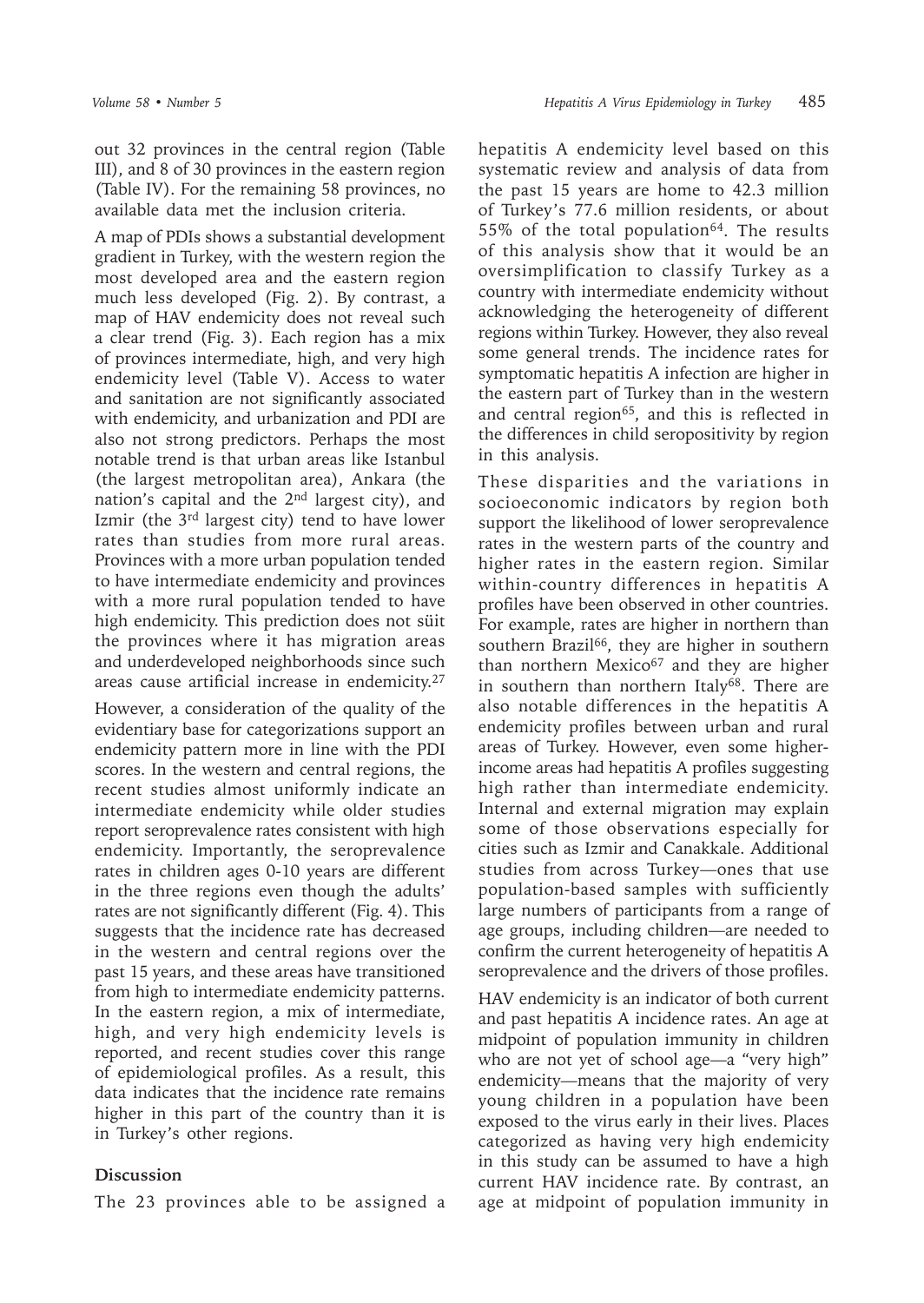|                               |                               | Table IV. Sur  |               | mmary of Age-Seroprevalence Studies From the Eastern Region of Turkey,                                                                |                                                                                   |                  |                               |
|-------------------------------|-------------------------------|----------------|---------------|---------------------------------------------------------------------------------------------------------------------------------------|-----------------------------------------------------------------------------------|------------------|-------------------------------|
| Study                         | collection<br>year(s)<br>Data | Sample<br>size | Province      | Age group: Seropositivity rate (%)                                                                                                    | midpoint of<br>level (based<br>Endemicity<br>population<br>on age at<br>immunity) | Quality<br>grade | Sampling<br>/ source<br>codes |
| Demirpence,<br>201251         | 2010-2011                     | 2606           | Batman        | Mean age 34.6: 94%                                                                                                                    |                                                                                   | ≏                | PAT/1H                        |
| 52<br>Deveci, 2011            | 2010                          | 351            | Tunceli       | 1-16 years: 13%                                                                                                                       | Intermediate                                                                      | $\Box$           | PAT/1H                        |
| Vancelik, 2006 <sup>53</sup>  | 2002                          | 392            | Erzurum       | $\leq$ 1: 77%; 1-4: 66%; 5-9: 77%; 10-14: 93%;<br>15-19: 90%; 20-24: 88%; 25-29: 88%                                                  | Very high                                                                         | $\mathbf{a}$     | RAN/LC                        |
| Altinkaynak,<br>200854        | 2002                          | 1124           | Erzurum       | 0-18: 60%                                                                                                                             | High                                                                              | $\cup$           | PAT/1H                        |
| Karslıgil, 2003 <sup>55</sup> | 2000                          | 489            | Gaziantep     | 0-4: 11%; 5-9: 34%; 10-14: 33%; 15-24: 68%;<br>$25-44: 93\%$ ; 45-59: 96%; >59: 86%                                                   | Intermediate                                                                      | O                | PAT/1H                        |
| Aslan, 2010 <sup>56</sup>     | 2008-2009                     | 15246          | Gaziantep     | 51%; 5-10: 68%; 11-14: 57%; 15-18: 74%<br>$0 - 4$ :                                                                                   | Very high                                                                         | ပ                | PAT/1H                        |
| Tekay, 2006 <sup>57</sup>     | 2005                          | 416            | Hakkari       | $0-14:68%$                                                                                                                            | High                                                                              | ≏                | PAT/1H                        |
| Kaya, 2007 <sup>58</sup>      | 2005                          | 1142           | Kahramanmaraş | 0.5-1: 36% (includes maternal immunity of<br>infants); 2-5: 19%, 6-10: 74%; 11-14: 83%;<br>15-18: 93%                                 | High                                                                              | $\overline{B}$   | RAN/LC                        |
| Ozen, 2006 <sup>59</sup>      | 2004-2005                     | 685            | Malatya       | 3-6: 18%; 7-16: 32%                                                                                                                   | Intermediate                                                                      | $\bigcirc$       | PAT/1H                        |
| Erturk, 2013 <sup>60</sup>    | 2012                          | 1112           | Rize          | 17-27: 47%; 28-39: 63%; 40-50: 84%; 51-60:<br>90%, 61-70: 92%                                                                         | Intermediate                                                                      | $\Box$           | PAT/1H                        |
| Karaman, 2015 <sup>61</sup>   | 2009                          | 510            | Van           | 1-4: 26%; 5-8: 52%; 9-12: 73%; 13-15: 81%                                                                                             | High                                                                              | $\cup$           | <b>PAT/LCIH</b>               |
| Okur, 2011 62,72              | 2007-2008                     | 3409           | Van           | 0-2: 53%; 3-5: 56%; 6-10: 74%; 11-15: 90%;<br>16-18: 92%                                                                              | Very high                                                                         | $\cup$           | PAT/LC1H                      |
| Parlak, 2015 <sup>9</sup>     | 2012-2013                     | 6697           | Van           | 0-1: 34%; 2-3: 28%; 4-5: 48%; 6-7: 62%; 8-9:<br>65%; 10-11: 72%; 12-13: 82%; 14-19: 80%;<br>$20-29:89\%$ ; >30: 98%                   | High                                                                              | $\cup$           | <b>PAT/LC1H</b>               |
| Arabaci, 200563               | 2004                          | 168            | Van           | 6-10: 60%                                                                                                                             | High                                                                              | $\cup$           | <b>PAT/LC1H</b>               |
|                               |                               |                |               | Sampling codes: RAN (random population-based sample), HEA (healthy convenience sample), PAT (patient convenience sample); Source code |                                                                                   |                  |                               |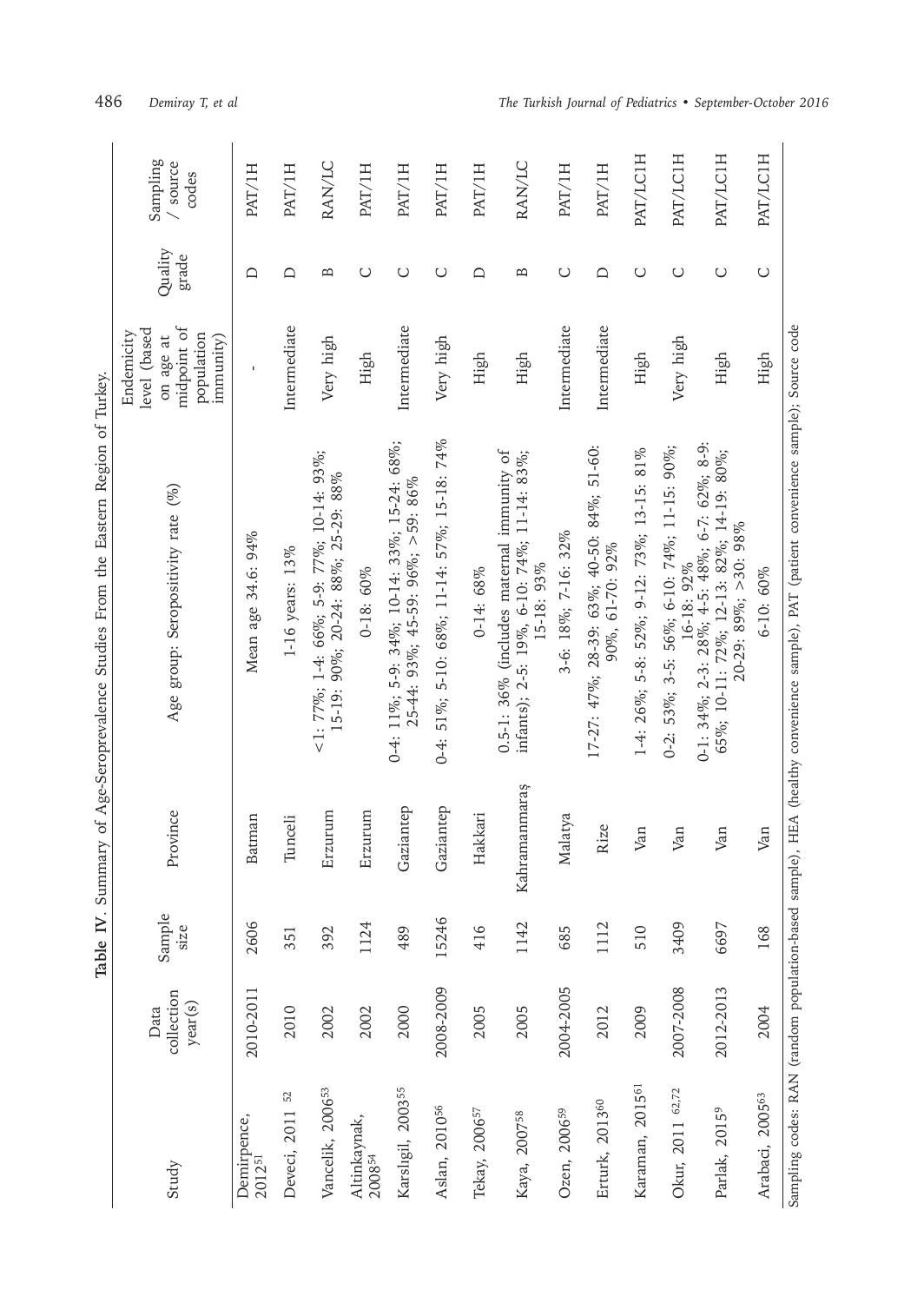|                |                               | Table V. Socioeconomic Indicators and HAV Endemicity Levels. |                                                                 |                                                                     |                                                             |                                                                                       |
|----------------|-------------------------------|--------------------------------------------------------------|-----------------------------------------------------------------|---------------------------------------------------------------------|-------------------------------------------------------------|---------------------------------------------------------------------------------------|
| Province       | endemicity level<br>Estimated | Evidentiary support                                          | with access to<br>clean water<br>population<br>% of the<br>(12) | to a sewage<br>with access<br>system (13)<br>population<br>% of the | living in an<br>urban area<br>population<br>%of the<br>(14) | Province development<br>$[1 = high \land 6 = low$<br>index (PDI) (15)<br>development] |
| Western Region |                               |                                                              |                                                                 |                                                                     |                                                             |                                                                                       |
| Istanbul       | Intermediate                  | several recent studies                                       | 100                                                             | 100                                                                 | 100                                                         |                                                                                       |
| Izmir          | High                          | several high-quality studies                                 | 99                                                              | 90                                                                  | 100                                                         |                                                                                       |
| Sakarya        | Intermediate                  | one recent study                                             | 99                                                              | 80                                                                  | 100                                                         | $\sim$                                                                                |
| Edirne         | Intermediate                  | one old high-quality study                                   | 100                                                             | 94                                                                  | $\sqrt{2}$                                                  | $\sim$                                                                                |
| Tekirdag       | Intermediate                  | one recent study                                             | 98                                                              | 78                                                                  | 100                                                         | $\sim$                                                                                |
| Canakkale      | Very high                     | one low-quality study                                        | 100                                                             | 93                                                                  | 58                                                          | $\sim$                                                                                |
| Manisa         | High                          | one old study                                                | 98                                                              | 94                                                                  | 100                                                         | S                                                                                     |
| Duzce          | High                          | one old study                                                | 100                                                             | $\overline{91}$                                                     | $\infty$                                                    |                                                                                       |
| Central Region |                               |                                                              |                                                                 |                                                                     |                                                             |                                                                                       |
| Ankara         | Intermediate                  | several recent studies                                       | 100                                                             | 100                                                                 | 100                                                         |                                                                                       |
| Eskisehir      | Intermediate                  | one high-quality study                                       | 100                                                             | $\overline{91}$                                                     | 100                                                         |                                                                                       |
| Konya          | High                          | several studies                                              | 100                                                             | 66                                                                  | 100                                                         | $\sim$                                                                                |
| Adana          | Intermediate                  | one high-quality study                                       | 98                                                              | 85                                                                  | 100                                                         | $\sim$                                                                                |
| Hatay          | High                          | two old studies                                              | 98                                                              | 74                                                                  | 100                                                         | ↤                                                                                     |
| Kirikkale      | High                          | one old study                                                | 100                                                             | 57                                                                  | 68                                                          |                                                                                       |
| Ordu           | Intermediate                  | 2 low-quality studies                                        | 86                                                              | $\overline{7}$                                                      | 100                                                         | 5                                                                                     |
| Eastern Region |                               |                                                              |                                                                 |                                                                     |                                                             |                                                                                       |
| Gaziantep      | Very high                     | one old-one recent study                                     | 82                                                              | 98                                                                  | 100                                                         |                                                                                       |
| Tunceli        | Intermediate                  | one low-quality study                                        | 98                                                              | 93                                                                  | $62$                                                        |                                                                                       |
| Rize           | Intermediate                  | one low-quality study                                        | $\overline{91}$                                                 | 82                                                                  | 62                                                          |                                                                                       |
| Malatya        | Intermediate                  | one old study                                                | 99                                                              | 95                                                                  | 100                                                         |                                                                                       |
| Kahramanmaras  | High                          | one high-quality study                                       | 99                                                              | 84                                                                  | 100                                                         | LO.                                                                                   |
| Erzurum        | Very high                     | two old studies                                              | 100                                                             | 97                                                                  | 100                                                         | 5                                                                                     |
| Van            | High                          | several studies                                              | 95                                                              | 80                                                                  | 100                                                         | $\circ$                                                                               |
| Hakkari        | High                          | one low-quality study                                        | 89                                                              | 34                                                                  | 55                                                          | 9                                                                                     |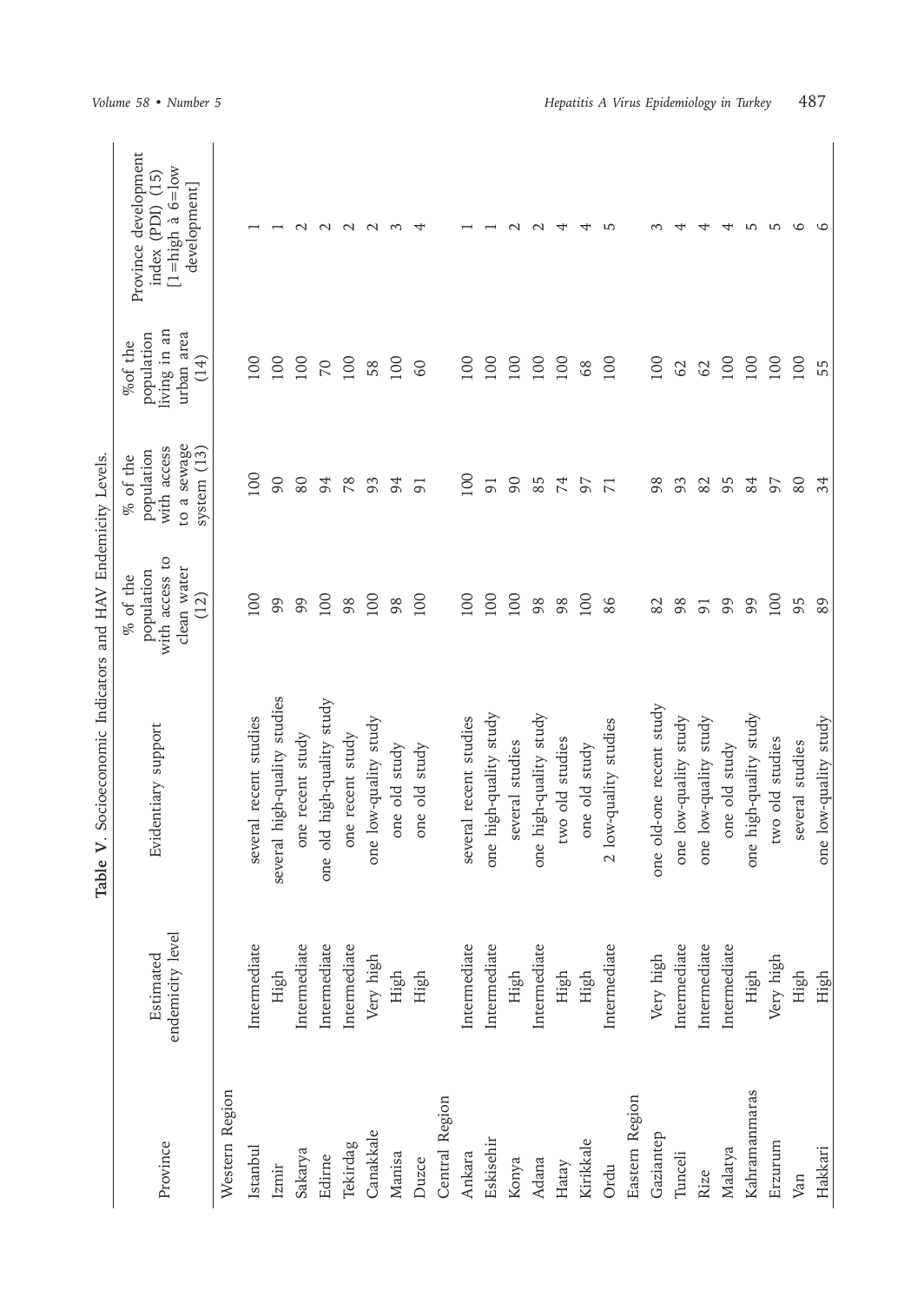

**Fig. 2.** Map of province development index (PDI) levels across Turkey.



**Fig. 3.** Map of estimated hepatitis A endemicity levels by province in Turkey, based on the current review.

adolescence or early adulthood—which in this study was classified as an "intermediate" endemicity—requires the HAV incidence rate to have been relatively low for at least 15 years because more than half of teenagers have avoided exposure to the virus during their lifetimes. This review suggests that hepatitis A incidence rates in Turkey have declined over the past 15 years, and that this decrease is continuing even in urban areas that already have intermediate endemicity but may be moving toward low endemicity. This epidemiological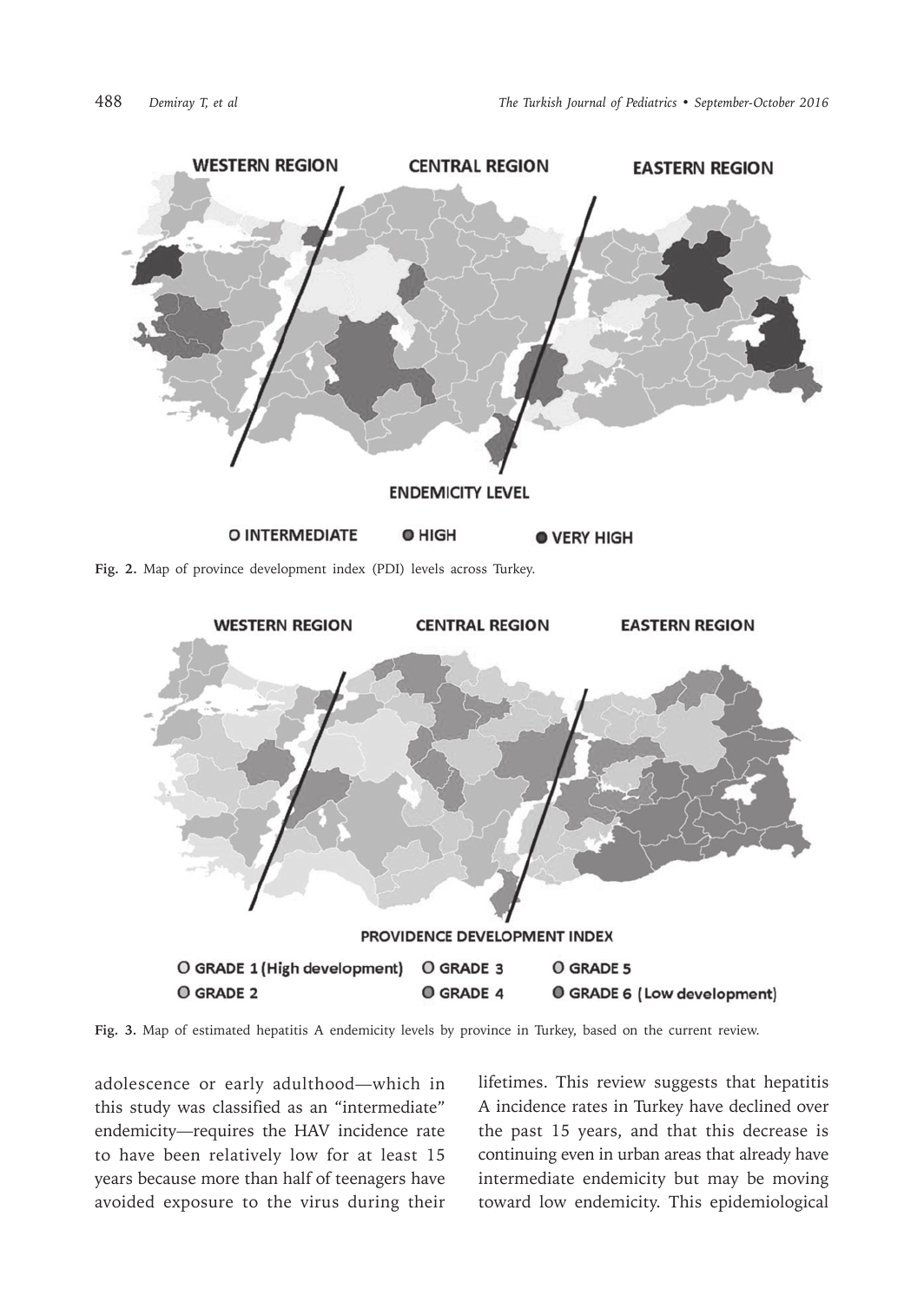

**Fig. 4.** Estimated anti-HAV IgG seroprevalence rates by age group and region of Turkey.

transition is supported by incidence data from the Ministry of Health. The number of reported cases of acute hepatitis A infection (which will have captured only a small percentage of all cases, since young children with hepatitis A are unlikely to be symptomatic) was 24,772 in 1995 then decreased to 10,654 in 2000, 9229 in 2005, 2787 in 2010, and 3894 in 201169. The uptick in cases from 2010 to 2011 was attributed to an outbreak among asylum-seekers from Syria who had settled in the border city of Hatay69. New population-based seroprevalence studies in Turkey will need to differentiate between long-term residents and those who have migrated from other parts of Turkey or who have immigrated to Turkey from nearby countries such as Syria that have higher rates of hepatitis A due to current and/or historic conflicts that have disrupted public health $11$ .

Future seroprevalence studies involving participants born after the introduction of hepatitis A vaccine as part of the routine childhood immunization schedule in Turkey in 2012 will also have to account for the possibility that the seropositivity rate in those age cohorts reflects vaccination status rather than natural infection. Universal childhood vaccination is recommended for places with intermediate endemicity, while targeted vaccination is considered most appropriate in places with low endemicity<sup>4,70</sup>. Based on those guidelines, Turkey's current policy of recommending hepatitis A immunization for all children without contraindications<sup>3,4</sup> is an appropriate one and is likely to remain the best option

for at least the next decade or two. The incidence rate will likely further decrease as a function of both the vaccination program and ongoing infrastructural development. At the same time, it is likely that there will be new outbreaks associated with human migration and international trade. Some outbreaks may occur in refugee camps, as was observed in 201169; others may be associated with travel or foods that spark sustained local outbreaks among susceptible adults and unvaccinated children. A strengthened health surveillance system and nationwide serosurveys will be valuable for monitoring emerging threats to public health along with tracking rates of uptake of childhood vaccination.

#### **REFERENCES**

- 1. Jacobsen KH, Wiersma ST. Hepatitis A virus seroprevalence by age and world region, 1990 and 2005. Vaccine 2010; 28: 6653–6657.
- 2. Jacobsen KH, Koopman JS. Declining hepatitis A seroprevalence: a global review and analysis. Epidemiol Infect 2004; 132: 1005–1022.
- 3. Jacobsen KH, Koopman JS. The effects of socioeconomic development on worldwide hepatitis A virus seroprevalence patterns. Int J Epidemiol 2005; 34: 600–609.
- 4. WHO position paper on hepatitis A vaccines, June 2012. Wkly Epidemiol Rec 2012; 87: 261–276.
- 5. Mohd Hanafiah K, Jacobsen KH, Wiersma ST. Challenges to mapping the health risk of hepatitis A virus infection. Int J Health Geogr 2011; 10: 57.
- 6. Moher D, Shamseer L, Clarke M, et al. Preferred reporting items for systematic review and meta-analysis protocols (PRISMA-P) 2015 statement. Syst Rev 2015; 4: 1.
- 7. Avci HH, Selcuk EB, Pehlivan E, Hulya E. Implementation of a new vaccine in Turkey: hepatitis A. Eurasian J Fam Med 2014; 3: 9-14.
- 8. Koroglu M, Demiray T, Terzi HA, Altindis M. Seroprevalence of hepatitis A among different age groups in Sakarya and review of the literature. Viral Hepat J 2014; 20: 110-114.
- 9. Parlak M, Guven A, Erdin BN, Bayram Y. Seroprevalence of hepatitis-A virus among child and adult age groups admitted to a training and research hospital. Viral Hepat J 2015; 21: 20-22.
- 10. Nalbantoglu B, Donma M, Ozdilek B, Karasu E, Nalbantoglu A. Shifting epidemiology of hepatitis A infection and vaccination status of children aged 6 months-12 years: time for mass vaccination. Iran J Pediatr 2013; 23: 276-280.
- 11. Itani T, Jacobsen KH, Nguyen T, Wiktor SZ. A new method for imputing country-level estimates of hepatitis A virus endemicity levels in the Eastern Mediterranean region. Vaccine 2014; 32: 6067–6074.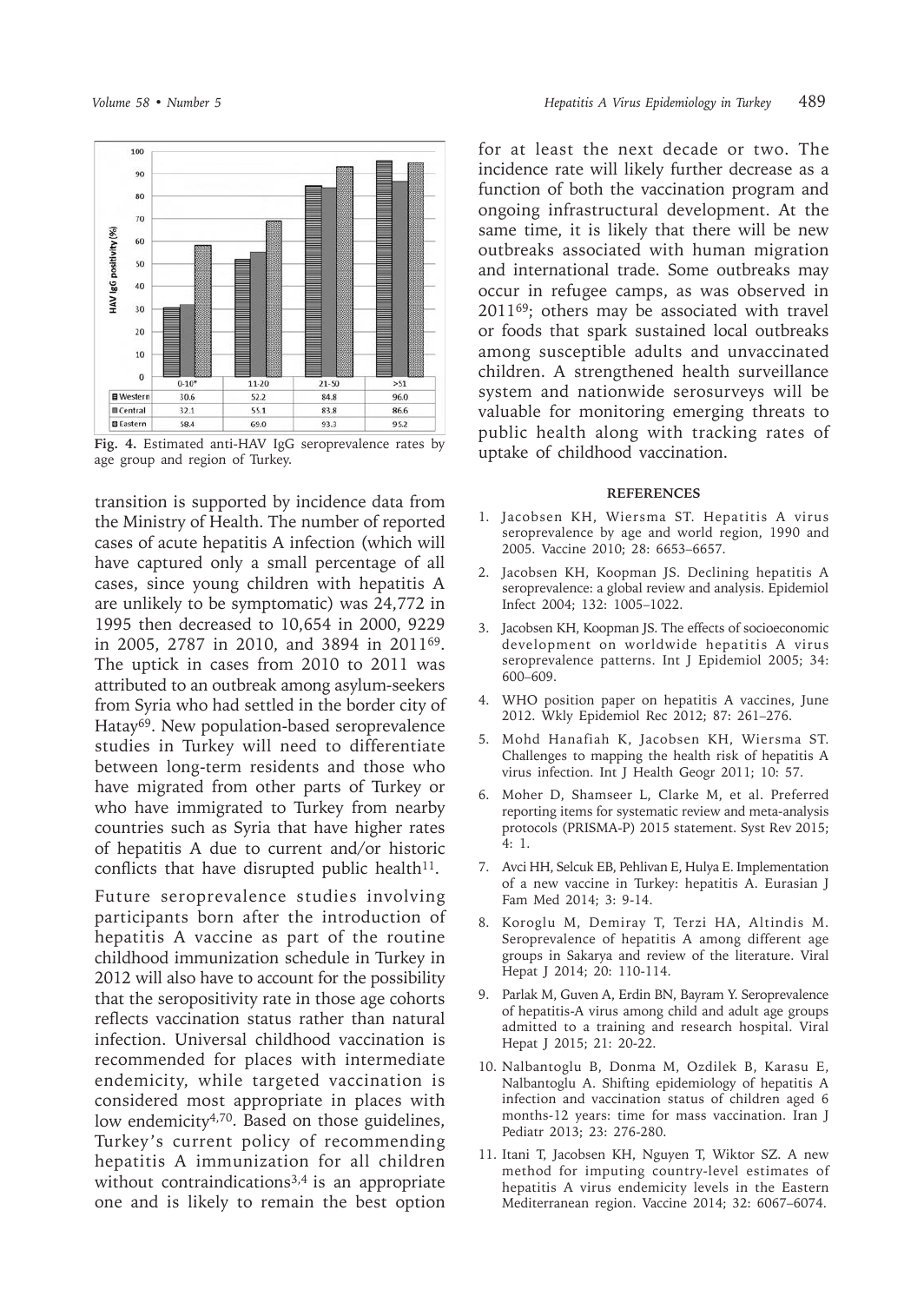- 
- 12. Turkish Statistical Institute. Municipal Water Statistics Database [Belediye Su İstatistikleri Veritabanı] 2012. http://www.turkstat.gov.tr/PreTabloArama. do?metod=search&araType=vt
- 13. Turkish Statistical Institute. Municipal Wastewater Statistics Database [Belediye Atıksu İstatistikleri Veritabanı] 2012. http://www.turkstat.gov.tr/ PreTabloArama.do?metod=search&araType=vt
- 14. Turkish Statistical Institute. Selected Regional Statistics [Seçilmiş Bölge İstatistikleri] 2013. Available from: http://www.tuik.gov.tr/ilGostergeleri/index.html.
- 15. Taskaya S, Sahin B, Demirkiran M, Balcik P. The Relationship between Human Resources for Health and Development Levels of Provinces. J of Econ, Finance and Account 2015; 2: 672-679.
- 16. Arabaci F, Oldacay M. The seroprevalance of hepatitis A in different age groups and hepatitis A incidence in acute hepatitis cases in the Canakkale province. J Pediatr Infect 2009; 3: 58–61.
- 17. Kaya AD, Ozturk CE, Yavuz T, Ozaydin C, Bahcebasi T. Changing patterns of hepatitis A and E sero-prevalences in children after the 1999 earthquakes in Duzce, Turkey. J Paediatr Child Health 2008; 44: 205-207.
- 18. Erdogan M, Otkun M, Tatman-Otkun M, Akata F, Ture M. The epidemiology of hepatitis A virus infection in children, in Edirne, Turkey. Eur J Epidemiol 2004; 19: 267-273.
- 19. Ceran N, Yuksel Kocdogan F, Mert D, et al. Hepatitis A seroprevalence in children and young adults in Istanbul, Turkey: seroprevalence change and associated factors. J Viral Hepat 2012; 19: 72-76.
- 20. Iraz M, Gultepe B, Doymaz MZ. Seroprevalance of hepatitis A in the adult age groups. Abant Med J 2015; 4: 54-58.
- 21. Alici O, Agalar C, Yazicilar HA. Hepatitis A seroprevalence in patients who admitted to training and research hospital in Istanbul. Viral Hepat J 2013; 19: 100-114.
- 22. Topal E, Hatipoglu N, Turel O, et al. Seroprevalence of hepatitis A and hepatitis A vaccination rate in preschool age in Istanbul urban. J Pediatr Infect 2011; 5: 12-15.
- 23. Kocdogan FY. Relationship of socio-economic factors with hepatitis A virus from different age groups in Istanbul [İstanbul'da Farklı Yaş Gruplarında Hepatit A Prevalansı ve Sosyo-Ekonomik Faktörlerle İlişkisi] [master's thesis]. Istanbul: Haydarpaşa Numune Education and Training Hospital; 2006.
- 24. Soysal A, Gokce I, Pehlivan T, Bakir M. Interchangeability of a hepatitis A vaccine second dose: Avaxim 80 following a first dose of Vaqta 25 or Havrix 720 in children in Turkey. Eur J Pediatr 2007; 166: 533-539.
- 25. Guven F, Erkum AY, Erkum T, Say A. Seroprevalence of hepatitis A in children age 0-15. Zeynep Kamil Tıp Bulteni 2004; 35: 41-44.
- 26. Kose S, Mandiracioglu A, Cavdar G, et al. The seroprevalence of hepatitis A in adults in Izmir: prior to introducing vaccine into routine vaccination program. Nobel Med 2013; 9: 49-53.

490 *Demiray T, et al The Turkish Journal of Pediatrics • September-October 2016*

- 27. Kurugol Z, Aslan A, Turkoglu E, Koturoglu G. Changing epidemiology of hepatitis A infection in Izmir, Turkey. Vaccine 2011; 29: 6259-6261.
- 28. Ozkinay F, Kurugol Z, Koturoglu G, et al. The epidemiology of hepatitis A infection in the population of Bornova, Izmir, Turkey. Ege Tip Dergisi 2007; 46: 1-6.
- 29. Egemen A, Yilmaz O, Akil I, Altuglu I. Evaluation of association between hepatitis A and Helicobacter pylori infections and routes of transmission. Turk J Pediatr 2006; 48: 135-139.
- 30. Bayram ED, Ergin OY, Tosun S. Evaluation of the changes at the ages of contact with hepatitis A virus. Proceedings of the 12th National Congress of Viral Hepatitis; Antalya, 2014: 114.
- 31. Halicioglu O, Akman SA, Tatar B, Atesli R, Kose S. Hepatitis A seroprevalence in children and adolescents aged 1-18 years among a low socioeconomic population in Izmir, Turkey. Travel Med Infect Dis 2012; 10: 43- 47.
- 32. Tosun S, Ertan P, Kasirga E, Atman U. Changes in seroprevalence of hepatitis A in children and adolescents in Manisa, Turkey. Pediatr Int 2004; 46 :669-672.
- 33. Tosun S, Ayaz H, Deveci S, Aksu S. Evaluation of the contact status of the children and adults with Hepatitis A virus. Proceedings of the 10<sup>th</sup> National Congress of Viral Hepatitis; Antalya, 2010: 121.
- 34. Ince OT, Yalcin SS, Yurdakok K, Ozmert EN. Hepatitis A seroprevalence among infants aged 12 months in Ankara. Turk J Pediatr 2011; 53: 114–116.
- 35. Karakaş A, Coşkun O, Mert G, Gul Hanefi C, Avci IY, Eyigun CP. What has changed in Hepatitis A seroprevalence in seven years. Proceedings of the 12<sup>th</sup> National Congress of Viral Hepatitis; Antalya, 2012: 51.
- 36. Dede A, Caliskan E, Guven GB, Cizmeci Z. Hepatitis A seropositivity in outpatients at Kecioren Teaching and Research Hospital Viral Hepat J 2013; 19: 163- 164.
- 37. Turker K, Balci E, Bati S, Hascuhadar M, Savas E. The changing epidemiology of hepatitis A infection in Turkey. Turk Mikrobiyol Cem Derg 2011; 41: 143-148.
- 38. Genc G, Yilmaz G, Karacan C, Atay N, Yoney A. Hepattis A seroprevalence among 2-6 year-old children of low socioeconomic class families. Erciyes Med J 2006; 28: 188-191.
- 39. Cesur S, Akin K, Dogaroglu İ, Birengel S, Balik İ. Hepatitis A and hepatitis E seroprevalence in adults of Ankara area. Mikrobiyol Bul 2002; 36: 79-83.
- 40. Sac R, Bostanc I, Dallar Y, Cihan G, Atli O. Hepatitis A seroprevalence and demographics in Turkish children in Ankara. Pediatr Int 2009; 51: 5-8.
- 41. Coskun O, Erdem H, Gul HC, Eyigun CP. Changes in hepatitis A prevalence rates between 1998 and 2007 in Eskisehir, Turkey. Int J Infect Dis 2008; 12: e141.
- 42. Alhan E, Kozanoglu B, Tumgor G, Celik U, Yaman A, Bozdemir N. Epidemiological shift of hepatitis A in central Adana, Turkey. Turk J Gastroenterol 2014; 25: S6–S8.